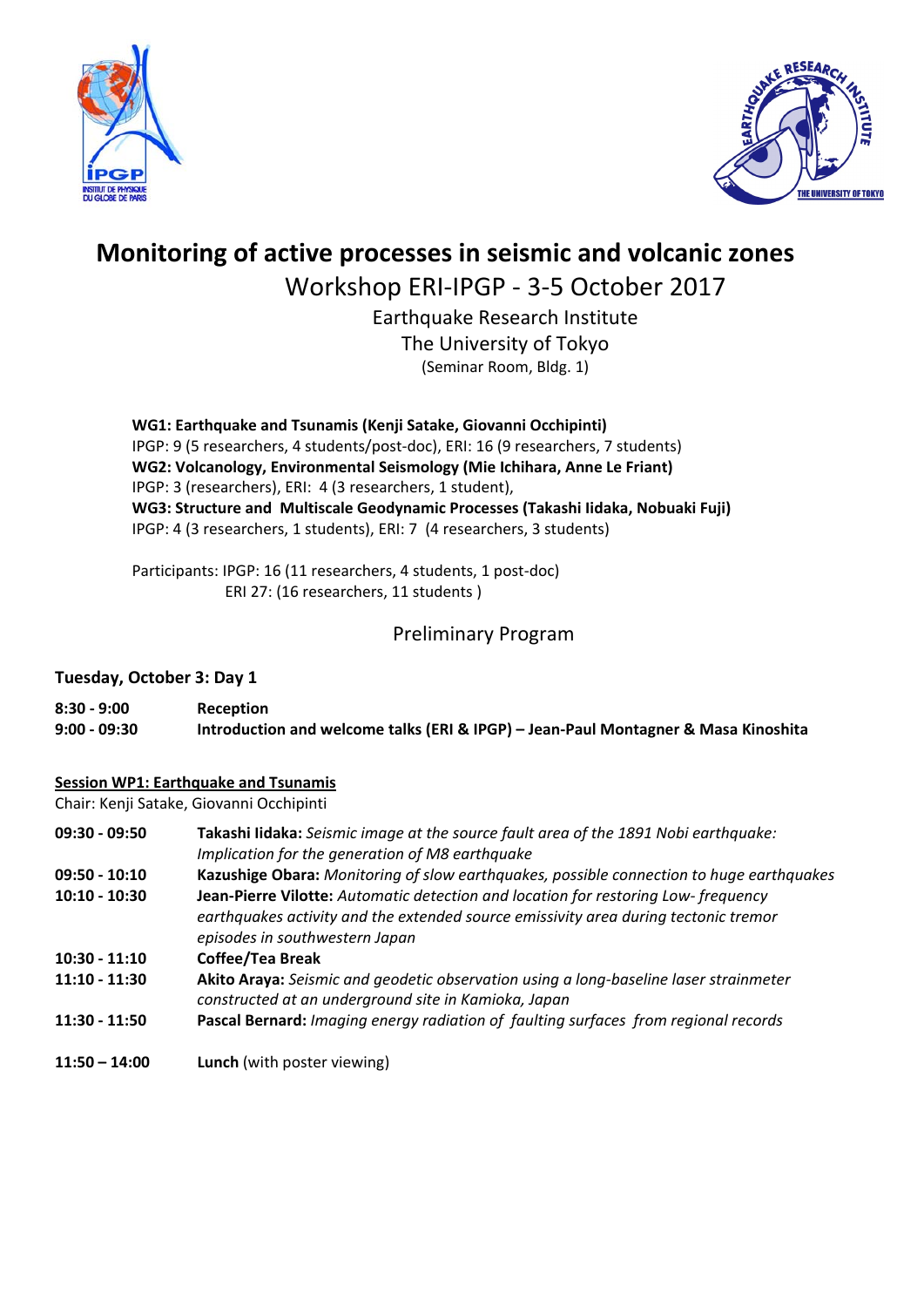#### **Session WP3: Structure and Mulitscale Geodynamic Processes**

Chair: Takashi Iidaka, Nobuaki Fuji

| 14:00 - 14:20   | Jean-Paul Montagner: Anisotropic tomographic structure of continents- the case of India                                                   |
|-----------------|-------------------------------------------------------------------------------------------------------------------------------------------|
| 14:20 - 14:40   | Nozomu Takeuchi: Determination of Intrinsic Attenuation in the Oceanic Lithosphere<br>Asthenosphere System                                |
| 14:40 - 15:00   | Nobuaki Fuji: Towards waveform seismic filtering to unveil the Earth's mantle's evolution                                                 |
| 15:00 - 15:20   | Hitoshi Kawakatsu: A new fifth parameter for transverse isotropy                                                                          |
| 15:20 - 16:00   | <b>Coffee/Tea Break</b>                                                                                                                   |
| $16:00 - 16:20$ | Eleonore Stutzmann: Monitoring the ocean activity from seismic signal                                                                     |
| $16:20 - 16:40$ | Kiwamu Nishida: The global source location of P-wave microseisms using Hi-net data from<br>2005 to 2011                                   |
| $16:40 - 17:00$ | <b>Jérôme Dyment:</b> Getting better constraints on subducting slabs from marine magnetics -<br>investigations off Sumatra and Japan      |
| 17:00 - 17:20   | Takeshi Akuhara: Toward understanding megathrust faults: A new approach using high-<br>frequency receiver function analysis with OBS data |
| $17:20 - 18:10$ | <b>Presentation Poster (2 min each)</b>                                                                                                   |
|                 |                                                                                                                                           |

**18:30 – 20:30 Reception at Abreuvoir** 

### **Wednesday, October 4: Day 2**

#### **Session WP1: Earthquake and Tsunamis**

Chair: Kiwamu Nishida, Giovanni Occhipinti

| $9:00 - 9:20$   | Giovanni Occhipinti: Ionospheric detection of tsunami earthquakes: Ideas for future early<br>warning                                                                                              |
|-----------------|---------------------------------------------------------------------------------------------------------------------------------------------------------------------------------------------------|
| $9:20 - 09:40$  | Shingo Watada: Tsunamis without tsunami sources: Tsunami Inferferometry                                                                                                                           |
| $09:40 - 10:00$ | Nathalie Feuillet: Megathrust seismic cycles at the Ryukyu trench: insight from micro atoll<br>corals and reef terraces                                                                           |
| $10:00 - 10:40$ | <b>Coffee/Tea Break</b>                                                                                                                                                                           |
| $10:40 - 11:00$ | Takashi Furumura: Unusual strong ground motion across Japan from the 680 km deep 30<br>May 2015 Ogasawara Island earthquake                                                                       |
| $11:00 - 11:20$ | Virgile Rakoto: Atmospheric resonance of the tsunami normal modes and estimation of the<br>tsunami height from the TEC perturbation induced by a tsunami using a least square<br>inversion method |
| $11:30 - 13:30$ | <b>Lunch &amp; Posters</b>                                                                                                                                                                        |

#### **Session WP2: Volcanology, Environmental Seismology**

Chair: Mie Ichihara, Anne Le Friant.

| 13:30 - 13:50   | Anne Le Friant: Record of volcanic construction and collapses of the Lesser Antilles<br>volcanoes from submarine (Expedition IODP 340) and field trip investigations                                                                                       |
|-----------------|------------------------------------------------------------------------------------------------------------------------------------------------------------------------------------------------------------------------------------------------------------|
| 13:50 - 14:20   | Mie Ichihara: Variety of acoustic waves generated by continuous gas flow in fluid                                                                                                                                                                          |
| 14:20 - 14:40   | Jean-Christophe Komorowski: New insights on unrest and hazards from hydrothermal and<br>failed-magmatic eruptions at La Soufrière de Guadeloupe (Lesser Antilles) in light of lessons<br>learned from Japanese examples at Bandai (1888) and Ontake (2014) |
| 14:40 - 15:00   | Fukashi Maeno: Nature, dynamics and hazards of phreatic eruptions: Insights from the Ont<br>ake eruption in 2014                                                                                                                                           |
| 15:00 - 15:40   | <b>Coffee/Tea Break</b>                                                                                                                                                                                                                                    |
| $15:40 - 16:00$ | Yosuke Aoki: Recent uplift of Iwo-yama, Kirishima Volcanic Complex, Southwest Japan                                                                                                                                                                        |
| $16:00 - 16:20$ | Anne Mangeney: How the seismic signal can be used to detect, localize and characterize<br>gravitational flows and their link with volcanic, seismic and climatic activity.                                                                                 |
| $16:20 - 18:00$ | <b>Poster Session</b>                                                                                                                                                                                                                                      |

**Free Night / Free Dinner**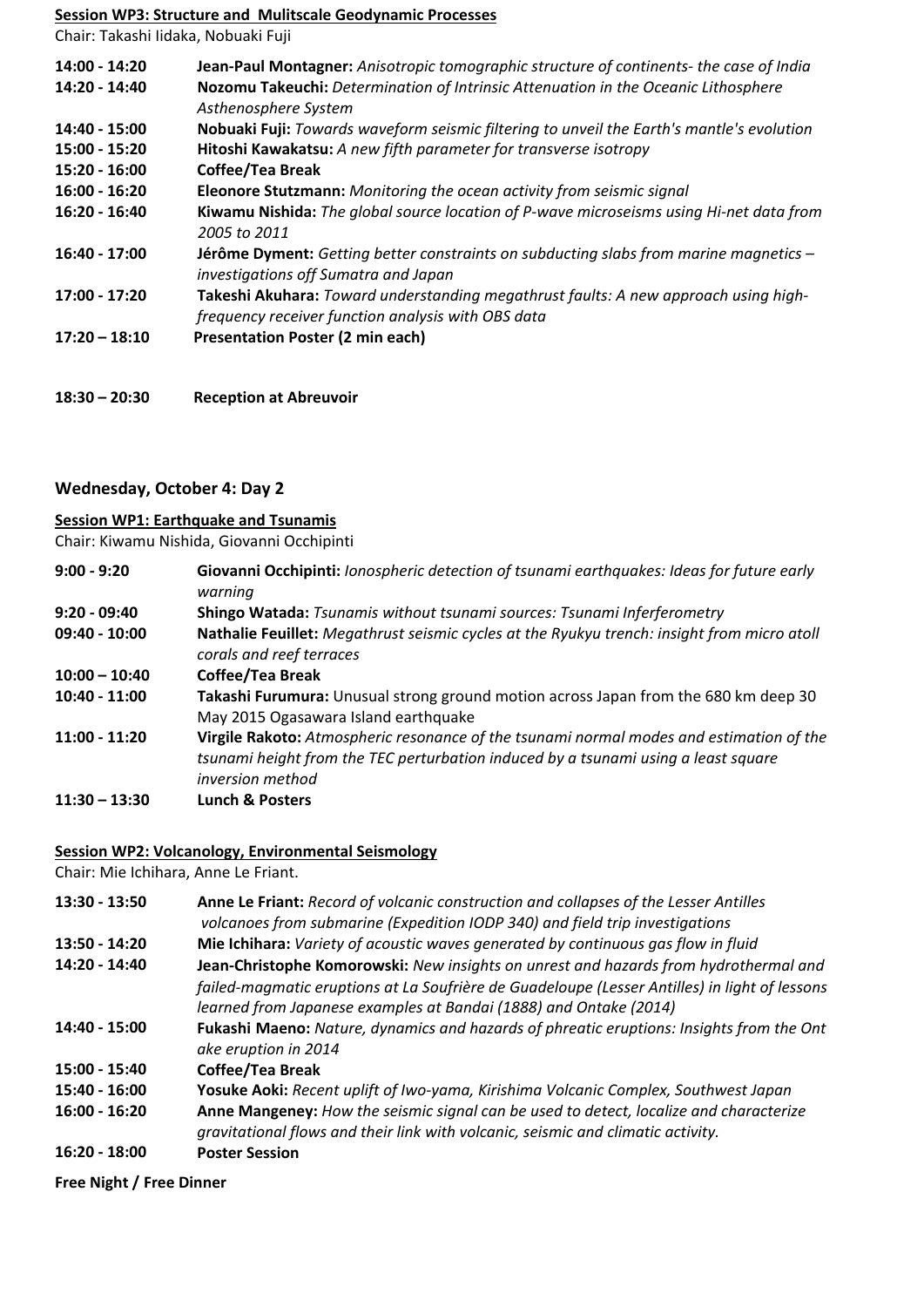#### **Thursday, October 5: Day 3**

#### **9:00 ‐ 10:00 General Discussion animated by the WG Chairs & Conveners.**

#### **WP1: Earthquake and Tsunamis**

Chair: Kenji Satake, Giovanni Occhipinti, Kiwamu Nishida

**WP2: Volcanology, Environmental Seismology** 

Chair: Mie Ichihara, Anne Le Friant

**WP3: Structure and Mulitscale Geodynamic Processes**

Chair: Takashi Iidaka, Nobuaki Fuji

#### **Conveners**

Jean‐Paul Montagner, Masa Kinoshita

**10:00 ‐ 11:30 Meeting of WG and first draft‐rapport redaction** 

**11:30 ‐ 12:00 Final Discussion, Conclusion, Perspectives** 

**Adjourn** 

#### **LIST OF POSTERS**

- *Agnès Chounet: Global database of rupture propagation parameters shows anticorrelation between stress drop and rupture velocity*
- *Sophie Debaecker: Characterization of vertical deformations in the Central Ryukyu islands using reef terraces*
- *Kurama Okubo: Off‐fault fracture network ‐induced by dynamic earthquake rupture: implications for ground motion and energy budget*
- *Tristan Deleplanque: Source rupture imaging using strong motion records*
- *Virgile Rakoto: Tsunami wave height estimation from GPS-derived ionospheric data*
- *Masaya Kimura: Absence of prompt gravity signal induced by the 2011 Tohoku‐Oki earthquake in data recorded by gravimeters, seismometers, and tiltmeters*
- *Yuta Mizutani: Temporal change of subsurface structure near Mt. Aso inferred from seismic interferometry using V‐net vertical array data*
- *Tungcheng Ho: Improved Phase Corrections for Transoceanic Tsunami Data in Source Estimation: Application to the 2011 Tohoku Earthquake*
- *Wang Yuchen: Fast Tsunami Data Assimilation based on Green's Function*
- *Ryo Kurihara: Comprehensive detection and characteristic activities of triggered tremor in southwestern Japan subduction zone*
- *Yuriko Iwasaki: Continuous shear wave signal detected by OBSs following 2014 Mw 6.8 slow‐slip event in the Hikurangi subduction margin offshore New Zealand*
- *Hatsuki Yamauchi, Yasuko Takei: Experimental study of polycrystal anelasticity at near‐solidus temperatures and its seismological applications*
- *Long Xin: A sharp structural boundary in lowermost mantle beneath Alaska detected by core phase differential travel times for the anomalous South Sandwich Islands to Alaska Path*
- *Hitoshi Kawakatsu: Pacific Array 2017 ‐plans, proposals & perspectives‐*

*Jing Wu: Complex seismic anisotropy beneath western Tibet and its tectonic significances* 

*Osamu Sandanbata: Tsunami Source Modeling of the 2015 Volcanic Tsunami Earthquake near Torishima, South of Japan* 

*Yifei Wu: Grouping the normal modes, a way to characterize tsunami sources in Japan Sea*